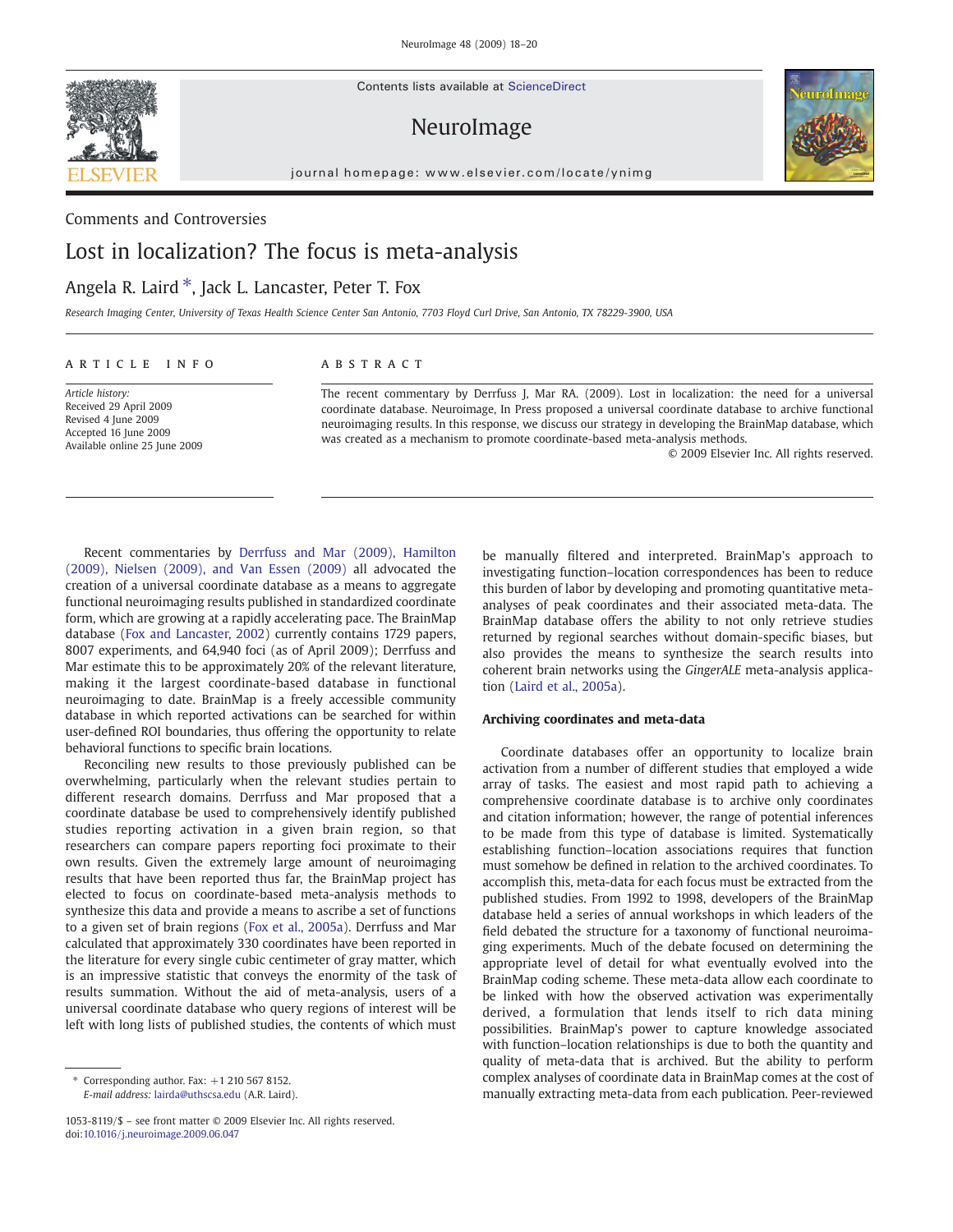publications can be submitted to BrainMap by the original authors (uncommon) or by investigators performing a meta-analysis (very common); two BrainMap research assistants also enter data on a fulltime basis. All entries are reviewed for quality control by BrainMap staff and faculty before being entered into the database to ensure the accuracy and consistency of coding.

In addition to citation information, the current BrainMap coding scheme contains meta-data descriptions on subjects, experimental conditions (stimulus, response, instructions), paradigms, and behavioral domains. Derrfuss and Mar suggest that a greater volume of the literature could be more effectively archived by a reduction of BrainMap's required submission fields. However, their recommended list of necessary core fields is nearly comprehensive to BrainMap's current structure. Reduction of the design and results of an entire neuroimaging experiment into a small set of meta-data fields is a complex neuroinformatical dilemma, with agreement rarely observed across investigators as to which are the truly critical components. We agree that BrainMap's data entry procedure can be time-consuming (Laird et al., 2005b). It takes a research assistant approximately 30–60 min to enter the details of a single publication into our data entry application, Scribe. However, we argue that the depth of the current coding strategy is what provides diverse data mining opportunities and hence increases the value of the database. Examination of published studies reveals that the BrainMap taxonomy performs well in matching to search filters applied by metaanalysis authors, thereby reducing the time needed for manual searches of the literature (Fox et al., 2005b). The current depth of the BrainMap coding scheme represents our instantiation of a compromise between a rapid data entry procedure and a sufficient level of meta-data to yield useful data mining results.

In the BrainMap taxonomy, a structured keyword system has been favored over free text entry to reduce redundancy due to alternative or competitive terminology. Only an ontology for functional neuroimaging experiments will fully prevent the loss of information associated with alternative vocabularies; however, a complete ontology does not currently exist in this domain despite increasing acknowledgement that one is necessary (Toga, 2002; Price and Friston, 2005; Poldrack, 2006; Binder et al., in press). Such an ontology would also enable classification of studies in BrainMap at a deeper level of detail. Poldrack (2006) argues that BrainMap's divisional structure for behavioral domains is too coarse and does not allow for experiments to be coded at a sufficient level of detail to enable meaningful structure–function mappings. Yet until an ontology of cognitive processes is developed and adopted by the functional neuroimaging community, the use of alternative terminologies will result in the dilution of concepts over many domains, thereby interfering with both the data submission and retrieval procedures in coordinate-based databases. At this time, it is unwarranted to assume that functional neuroimaging results will reveal an organizational structure of the human mind that conforms to theoretical cognitive models, such as those associated with cognitive architectures (Langley et al., 2009) or conceptual primitives (Mandler, 2004). Until a more finely detailed behavioral domain hierarchy is tested and validated against neuroimaging data, BrainMap will continue to utilize a broader approach to behavioral classifications. This domain structure was designed to group like studies, rather than segregate them based on an unproven classification system.

### The need for meta-analytic tools

A comprehensive coordinate database would undoubtedly be a welcome addition to the neuroimaging community, as this would allow researchers to expedite their literature searches and streamline the collation of relevant coordinates. Although not comprehensive, BrainMap contains a significant percentage of the literature and "provides a broad enough sample of different studies to provide a

useful proof of concept" (Poldrack, 2006). While we aim for a database that contains 100% of eligible studies, funding restrictions dictate that the BrainMap project pursue a joint strategy of both data archival and tool development. We are unwilling to redistribute our efforts to focus solely on data entry, as this would undermine our ability to develop and improve meta-analysis tools. In this way, we favor an ideology in which scientific contributions are valued over the convenience provided by a comprehensive database. For example, we recently implemented several modifications of the activation likelihood estimation (ALE) method (Eickhoff et al., in press), which is the coordinate-based meta-analysis method supported by BrainMap. ALE now includes: estimates of the between-subject and betweenlaboratory variability, to more explicitly model the spatial uncertainty associated; and weighs each study by the number of included subjects. The method of testing for statistical significance in ALE was also modified, resulting in a transition from fixed-effects to randomeffects meta-analyses. In addition, we have developed and validated coordinate conversion algorithms that reduce the disparity between MNI and Talairach coordinates (Lancaster et al., 2007). These corrections for varying spatial normalization techniques affect both data retrieval results for regional queries of coordinates, as well as meta-analytic results since more accurate coordinate corrections result in tighter, more coherent nodes of concordance. BrainMap automatically applies these corrections to incoming database entries as part of the data submission process, a feature that directly resulted from our commitment to the development of meta-analysis methods and neuroinformatics tools.

It is our aim that this commitment will allow further extension of how these methods are applied, such that coordinate-based metaanalyses are not limited to the simple pooling of studies utilizing the same experimental task. We strive for a wider scope of applications in line with the BrainMap's intended goal of facilitating the creation of a functional brain atlas. BrainMap's search capabilities can support various types of queries, such as "for a given function, what regions are typically engaged?", "for a given region, what tasks elicit activation?", or "for a given region, what other regions are coactivated?". Using meta-data archived in BrainMap these correspondences (function-toregions, region-to-tasks, or region-to-network) can be constructed in a data-driven manner. For example, BrainMap is capable of generating function-to-regions associations by creating whole-brain metaanalytic maps for each behavioral domain category, which can then be decomposed into sub-networks based on different levels of the domain hierarchy. Region-to-network correspondences can be constructed by analyzing which foci coactivate with coordinates located in an anatomically defined region of interest, as a meta-analytic analogue of functional connectivity studies (Koski and Paus, 2000; Postuma and Dagher, 2006; Toro et al., 2008). Applying high-level filters from the entire BrainMap coding scheme to either the domain or coactivation meta-maps may be an effective strategy for refining their spatial specificity. Thus, while paradigm class and behavioral domain have been established as important meta-data fields in the BrainMap coding scheme, other fields, such as stimulus modality and response type, also have the potential to assist in unraveling the brain's systems and their interactions.

In conclusion, we agree with Derrfuss and Mar in their discussion of the value offered by a universal coordinate database, but caution database developers in designing neuroinformatics tools with limited applicability. A large-scale archive of foci is only as useful as the corresponding meta-data that it contains. In our view, databases in functional neuroimaging have not yet fully realized their potential for knowledge discovery in mapping human brain function. The meta-analytic applications made possible through BrainMap will evolve and grow more powerful as development of the database continues, perhaps leading to a multi-layered probabilistic functional brain atlas of meaningful mappings between function and structure.